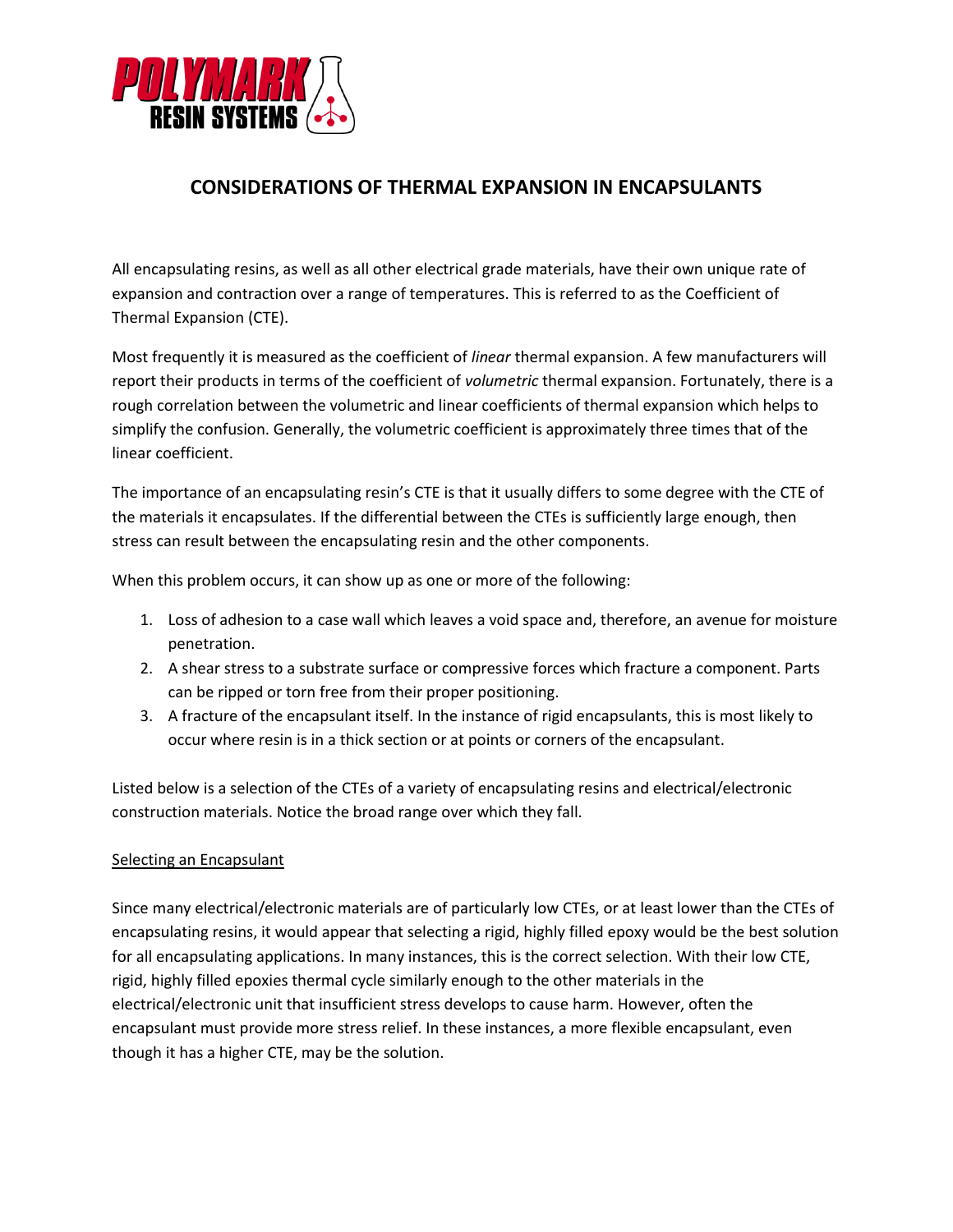

#### **CTEs OF COMMON ENCAPSUATION RESINS AND OTHER ASSEMBLY MATERIALS**

(*expressed in* **x 10-6 in/in/C** *or commonly as* **ppm**)

| Steel                                       | $10 - 12$ |
|---------------------------------------------|-----------|
| Gold                                        | 14        |
| Copper                                      | $16 - 18$ |
| Silver                                      | 19        |
| Aluminum                                    | $24 - 27$ |
| Silicon                                     | 3         |
| Glass                                       | $2 - 12$  |
| Polystyrene                                 | 60-80     |
| <b>ABS</b>                                  | 75-90     |
| Nylon                                       | 80-120    |
| Polypropylene                               | 110-120   |
|                                             |           |
| Rigid, 66% mineral filled epoxy             | 25-30     |
| Rigid, 50% mineral filled epoxy             | 30-40     |
| Rigid, unfilled epoxy                       | 45-60     |
| Semi-rigid, filled epoxy                    | 100-125   |
| Semi-rigid, unfilled epoxy or polyurethane  | 100-150   |
| Flexible, filled silicone                   | 175-200   |
| Flexible, unfilled silicone or polyurethane | 200-250   |
| Unfilled silicone gel                       | 250-350   |
|                                             |           |

It should not be assumed that a material which is flexible at room temperature will remain just as flexible at a low temperature. Many flexible epoxies, and a few polyurethanes, become surprisingly rigid at low temperatures. For instance, a Shore A-50 epoxy encapsulant is quite flexible at room temperature, but becomes a Shore D-50 at -20°F. If so, it may not provide a sufficient stress relief when operating at low temperatures.

In its place, another encapsulant which maintains its flexibility at lower temperatures might be a better selection. Certain polyurethanes and most of the silicone encapsulants have particularly low glass transition temperatures. (See below.) Polymark has specifically formulated them to be appropriate for low temperature flexibility and stress relief.

There are also applications where the selection of an encapsulant with an intermediate CTE is appropriate. A filled, semi-rigid epoxy encapsulant would be an example of such a resin. This type of